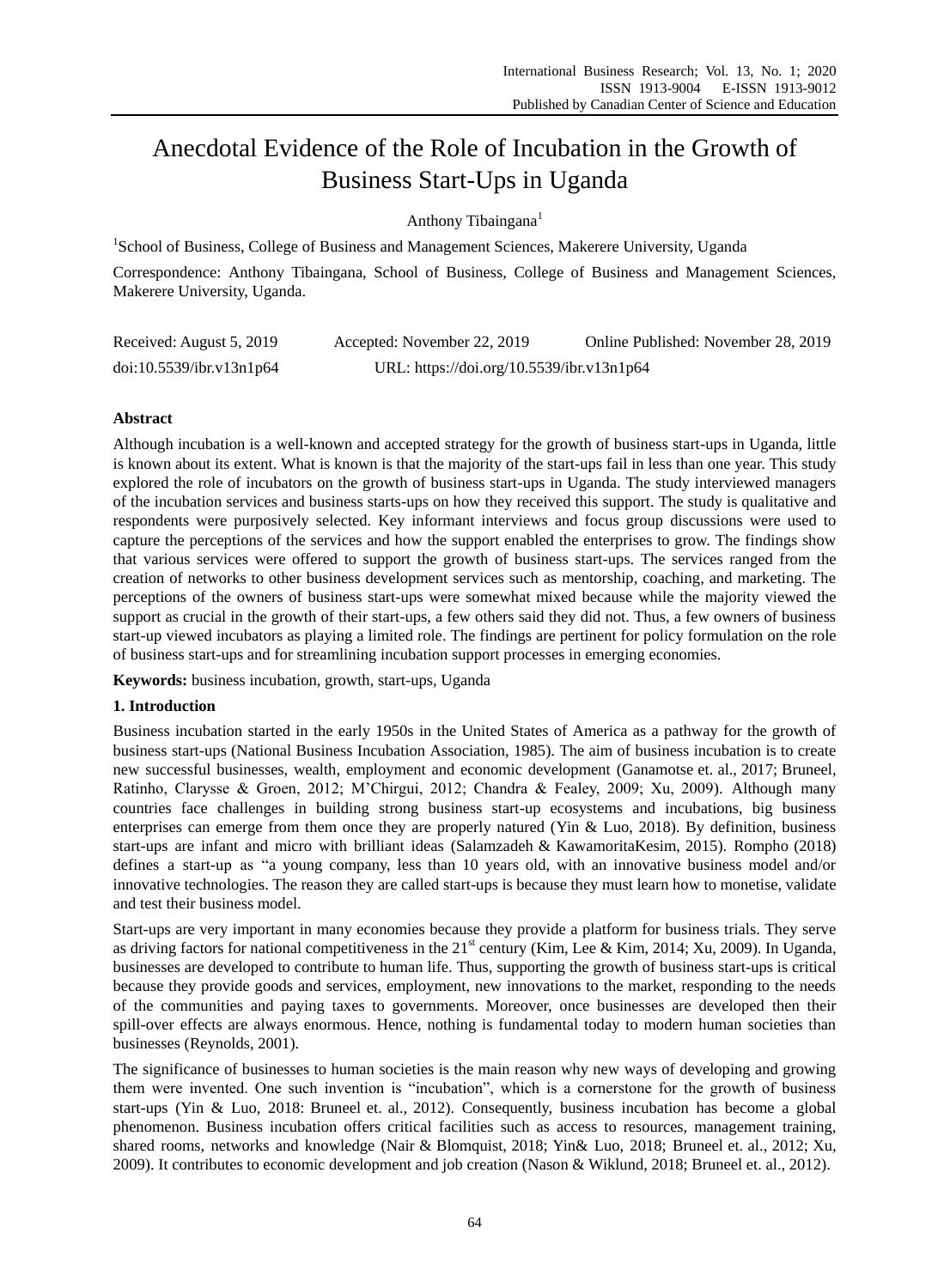The goal of incubation is to reduce the failure rate of business start-ups and to shorten the period and cost of establishing and growing a business. The growth of business start-ups is necessary for economic development and job creation (Nason & Wiklund, 2018; Bruneel et. al., 2012), and the desired growth is powered by incubators (Bruneel et. al., 2012). Incubators are bedrocks for infant businesses (Bruneel et. al., 2012; Wanklin, 2002); entrepreneurial infrastructure designed to offer support services to stimulate their growth through entrepreneurial ecosystem (Hong & Lu, 2016; Jamil et. al., 2016; Chandra & Fealey, 2009); incubation centres bring together an array of skills critical to support the growth of business start-ups; and source of financial support (Harper-Anderson & Lewis, 2018; Mutambi, 2011; Tötterman & Sten, 2005).

However, its value depends on how uniquely the support is dispensed to the business start-ups (David-West, Umukoro & Onuoha, 2018). Some of the factors considered for admission into the lab include; having a good business idea cable of being scaled, availability of financial records, a team managing the business, and robust business proposal (Wanklin, 2002; David-West, Umukoro & Onuoha, 2018). However, entry barriers do exist which sometimes limit potential businesses from getting incubated.

Nevertheless, given their significant contributions, incubation centres are organised and run by both government and private enterprises (Xiao & North, 2018). In Uganda, examples of incubators include among others; Innovation Village, Outbox Hub, Hive Colab, Design Lab Kampala, Tech-Buzz Hub, The Mawazo Innovation Hub, Witu Hub, Uganda Research Institute, and the Consortium for enhancing University Responsiveness to Agribusiness Development Limited (CURAD).

This study is based on Barney's (1991) resource-based view theory (RBV) which explains how resources aid in the growth of business start-ups (David-West et. al., 2018; Nason & Wiklund, 2018). In this study growth was measured through: the number of jobs created; assets acquired, profits made, new branches opened, increase in number of employees, and change in equity value (Davila, Foster & Gupta, 2003).These measures were selected for the growth of business start-ups because they are easily identifiable and they can portray a clear growth direction. Once business start-ups are able to exhibit such characteristics then it demonstrates that they are growing.

All incubation facilities aim to nurture and grow start-ups in order to reduce the failure rate and possibly reduce unemployment among the youth by stimulating economic development (Chandra & Fealey, 2009). Despite the burgeoning business incubation centres, their effectiveness in stimulating growth of start-up remains unclear. Yet 80% to 90% start-ups started every year fail within the first five years globally and 30% of the business start-ups in Uganda are not able to operate for more than one year (Ganamotse et. al., 2017; Ishengoma & Kappel, 2011). Although incubators are seen as a *panacea* to the growth of business start-ups, no study has examined their contribution in Uganda. Rogova (2014) notes that incubations are places where academic and entrepreneur strength merge. Instead, researches on incubation focus on evaluating their organisation, processes and financial aspects (Wanklin, 2002; Tötterman & Sten, 2005; Reynolds, 2001) without investigating their actual role in growing enterprises. The findings of this study show that there is minimal contribution that may not justify the huge investment in incubation facilities. In addition, the *modus operandi* needs to be changed to suit specific context of business start-ups in order to address the peculiar challenges that may emerge.

## *1.2 Statement of the Problem*

Incubation is a globally accepted model that stimulates the growth of business start-ups (Rogova, 2014; Mutambi et. al., 2010). Although this may be partly correct, there is paucity of information about the role of incubators in enhancing growth of business start-ups in Uganda. While many incubators exist in Uganda to support the growth of businesses, reports from Uganda government on business start-ups show a decline in the growth of registered businesses from 800,000 in 2001 to 25,000 in 2007 (GoU, 2010). Yet Uganda was ranked as one of the most entrepreneurial countries by Global Entrepreneurship Monitor in 2016. Therefore, the central thesis of this study is to explore the role of incubation in the growth of business start-ups.

## *1.3 Objective of the Study*

The overarching objectives of this study are twofold. First, is to profile all the incubators operating in the Kampala area and to review the past and current support given to business start-ups. Kampala is chosen for this study because it is the central business district (CBD) of Uganda where the majority of the incubators are found. Second, is to explore the barriers limiting the growth of incubators. Henceforth, the key questions guiding the study are; how does incubation support the growth of business start-ups? What are the challenges limiting the growth of business start-ups?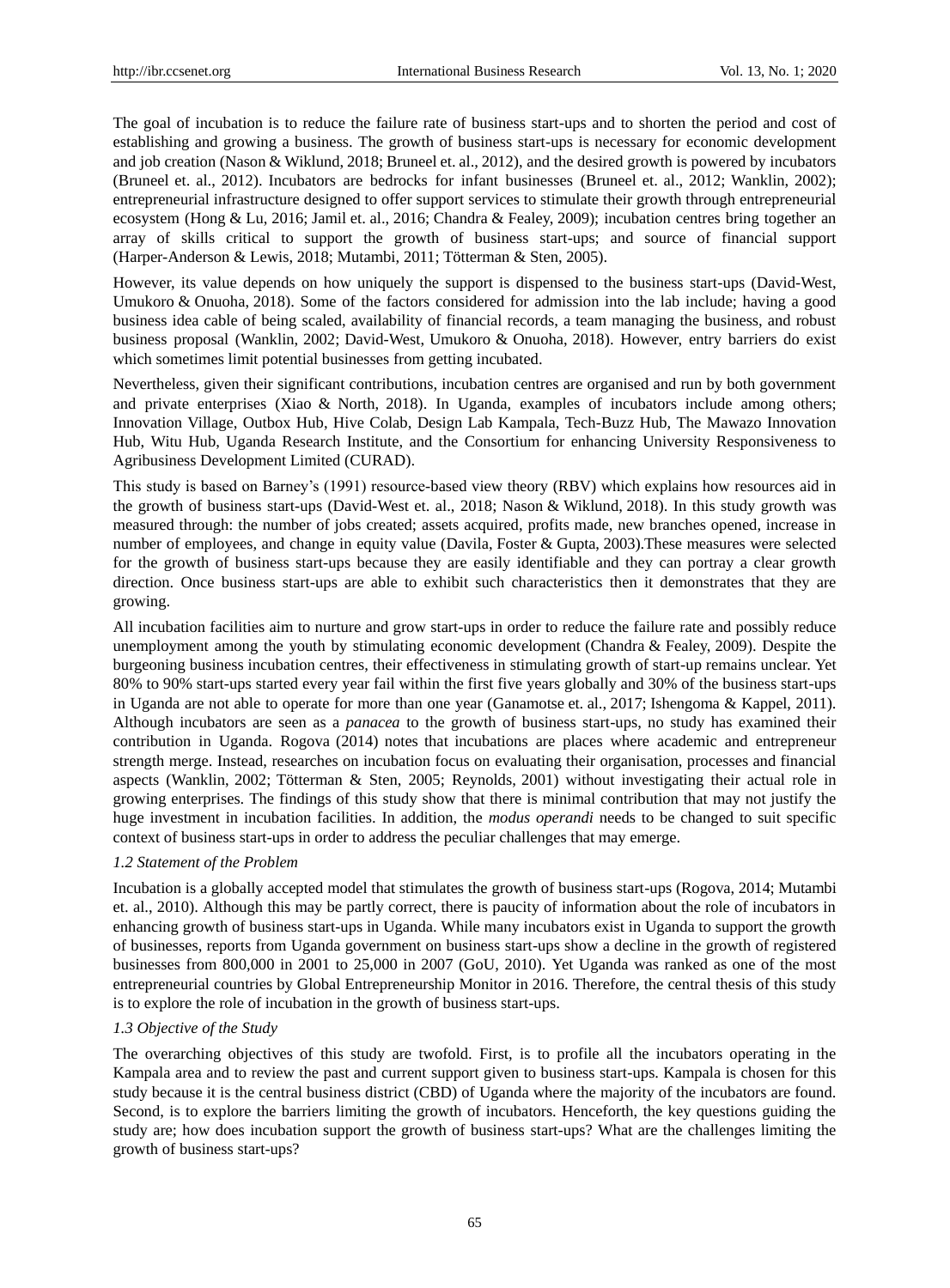## *1.4 Purpose of the Study*

The purpose of the study is to provide anecdotal evidence of the number of incubation centres operating in Kampala through a headcount, enumerating the kind of services they offer to business start-ups and assess the contribution of the evidence to the growth of business start-ups. The research contributes to the role of incubators on the growth of business start-ups.

## **2. Literature Review**

By 2012 the National Business Incubation Association estimated the number of global incubators to be 7000 (Weiblen & Chesbrough, 2015). The rationale of incubation is premised on the vital contribution of business start-ups to economic growth and social contribution through job creation, and increased rates of infant business mortality (Xu, 2009).Incubation of start-up firms is regarded as one of the strongest strategy in supporting business growth in many economies today (David-West et. al., 2018; Xu, 2009). This is because business start-ups face enormous challenges in creating networks, mobilising resources, creating awareness to potential customers, securing legal recognition and negotiating favourable terms with suppliers, among others. Networks are critical to business start-ups because they easily link the products and services to the customer besides facilitating access to expert knowledge and other resources (Bruneel et. al., 2012). Thus, incubators are known to address such complex challenges for the business start-ups in the growth trajectory (Nair & Blomquist, 2018).

The incubation facilities protect business start-up from harsh realities of operating costs and competition in the market to increase their survival rates (Allen & McCluskey, 1991; David-West, Umukoro & Onuoha, 2018; Harper-Anderson& Lewis, 2018; Xu, 2009). Although there is a strong belief in incubation as a strategy to the growth of business start-ups, the failure rates are still alarming; about half fail in the first five years (Allen  $\&$ McCluskey, 1991).

Yet, several studies view incubators as having abilities to spur growth of start-up firms (Harper-Anderson & Lewis, 2018; Gloor, Woerner & Zhou, 2018; Jamil et. al., 2016; Rogova, 2014; Mutambi et. al., 2010). Ganamotse et. al., (2017) argue that incubation centres nurture new businesses to grow. However, there are other businesses that have grown from infancy to maturity without necessarily going through business incubation centres. Similarly, even some of the businesses that have been in incubation centres die at infancy (Mas-Verdu et. al., 2015).

## *2.1 Types of Business Incubators*

In light of declining economic growth and high rate of unemployment globally, incubation of business start-ups has become a pertinent policy issue in many countries (Fukugawa, 2018; David-West, Umukoro & Onuoha, 2018; Weiblen & Chesbrough, 2015; M'Chirgui, 2012). Von Zedtwitz and Grimaldi (2006) identify five archetypes of incubators: regional business incubators, virtual incubators, university incubators, independent commercial incubators, and company-internal incubators. The most common incubators in Uganda are the last three. Such incubators are started with diverse objectives and quite often admit different business start-ups aligned to their original objective. Incubators have evolved over three generations starting with job creation and real estate focus, to intangible services and high-tech (information and communication technology and other technologies) (M'Chirgui, 2012).

Although incubators are motived by increasing the capacity of business start-ups, they are of various types. Nunberger (2017) and M'Chirgui (2012) note that incubators are of three categories: multi-purpose incubators admitting all kinds of business satisfying criteria for entry; specialized incubators which focus on a particular activity, or industry, or sector; and virtual incubators working online. The benefit of allowing incubators in various industries is that it brings innovations which eventually breed the creation of new business ideas. Therefore, it is the incubator's mandate to select start-ups with high growth potential (Davila et. al., 2003; M'Chirgui, 2012).

The other notable categories of incubators are based on the services they offer as the main target of the start-ups. M'Chirgui (2012) provides two specific categories - economic development and technology. Aernoudt (2004) identifies mixed incubators, economic development incubators, technology incubators, social incubators and basic research incubators. These are formed with the object of creating start-ups, improving on regional development, creating entrepreneurs, integrating social categories and blue-sky research (Xu, 2009; Aernoudt, 2004). An incubator should be able to produce business start-ups that can succeed (Xiao & North, 2018; Aernoudt, 2004).

## *2.2 Services Offered by Incubators*

There is a strong belief that incubators support business start-ups to grow by providing supportive infrastructure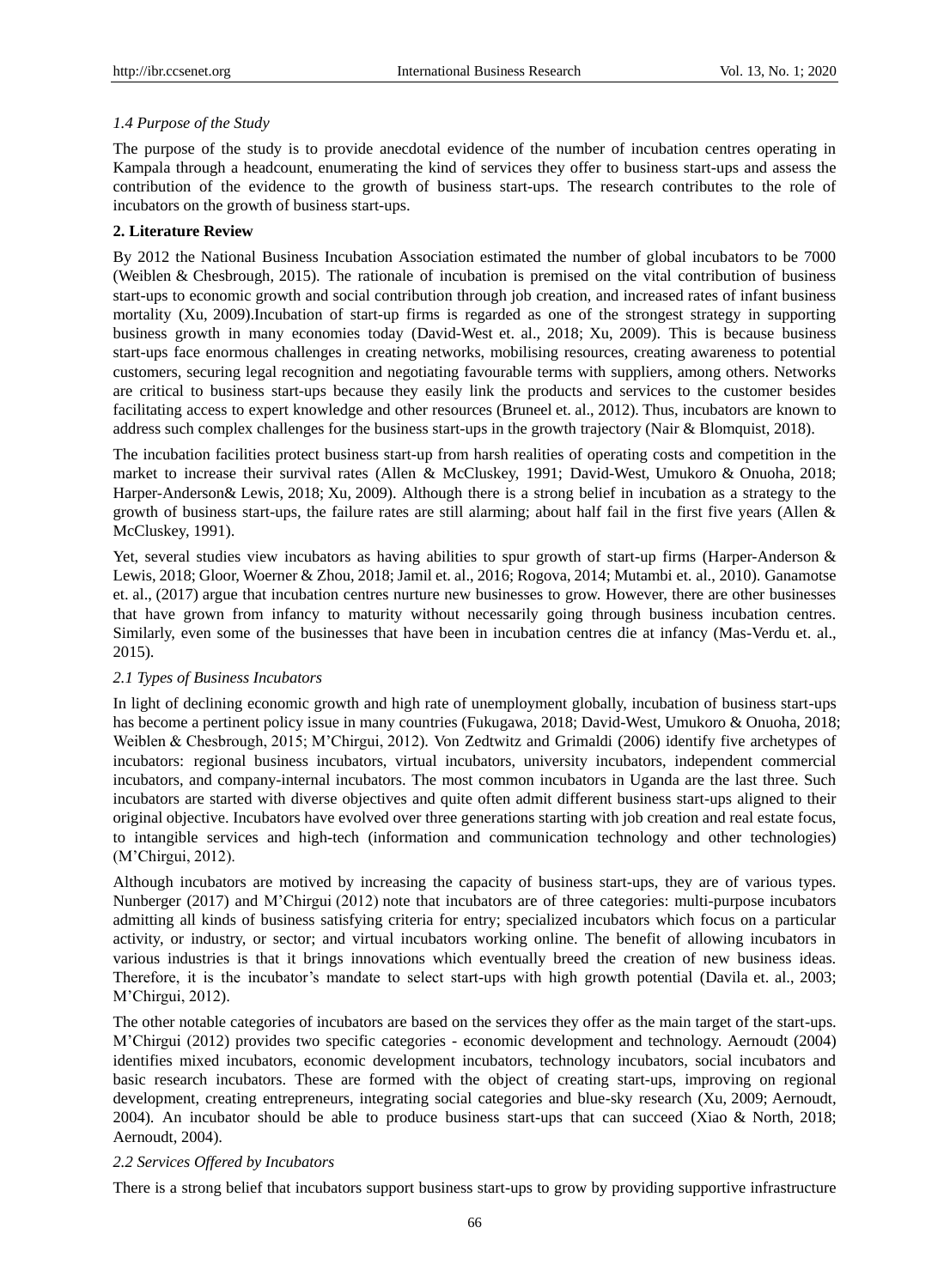(Mas-Verdu et al., 2015; Xu, 2009). Full-service incubator should be able to offer start-up space, business counselling, business services such as responding to telephone calls, marketing (Nunberger, 2017; Kim, Lee & Kim, 2014; Xu, 2009). Fukugawa (2018) notes that:

In fact, business incubators provide start-ups not only with physical resources, such as laboratories, offices, internet connection, reception, but also with non-physical resources to solve problems entrepreneurs face.

Hence, such support is aimed at fostering growth. The assumption is that the managers and mentors in the incubation centres have the ability to transfer skills that can initiate business start-ups and to enable them to grow (Fukugawa, 2018). On the other hand, Von Zedtwitz and Grimaldi (2006) argue that incubators help business start-ups by giving them skills to develop business and marketing plans, obtain venture capital, build management teams besides office space and specialised administrative services. These were further summarised into five; physical infrastructure, office support, access to capital, process support, and networking.

Incubators builds social capital for start-ups which is valuable in breaking the liability of newness and establishing social legitimacy known to be difficult for business start-ups (Fukugawa, 2018; Ebbers, 2014; Xu, 2009). In addition, incubators are linked with the growth of start-ups due to the services they offer i.e. access to resources pertinent for their survival (Weiblen & Chesbrough, 2015). With such support, business start-ups are expected to grow. However, such growth is still not clearly seen despite the increasing numbers of incubation centres.

### *2.3 Growth of Start-ups*

The growth in business start-ups is realized where there is an increase in size from one point in time to another (Nason & Wiklund, 2018).The change in the growth of business start-ups should result into increase in the number of employees, profits, new branches, creation of new jobs and acquisition of capital assets (Davies, Haugh & Chambers, 2017; Davila et. al., 2003). In this study these variables are used in measuring the growth of business start-ups. Other factors that determine the growth of start-ups such as age, level of education, team of partners, business level, choice of sector, ownership of the firm, access to finance and post-start-up strategy (Thompson Agyapong, Mmieh & Mordi, 2018) were observed. Accordingly, the variables are acknowledged as pertinent in building capabilities and routines for start-up success (Bruneel et. al., 2012).

#### **3. Methodology**

The study used a descriptive survey design. Using qualitative approach, interviews and focus group discussions (FGDs) were conducted. A qualitative approach was preferred because of the need for deeper understanding of the contribution of the growth of incubators (Miles & Huberman, 1994) through the direct feedback of the actors. To realise this objective, the study employed exploratory approach to assess and describe the role of incubators in supporting the growth of business start-ups. This is consistent with Abduh's (2003) model which captures the perceptions of the value and usefulness of the incubation services to business start-ups (Xu, 2009). Also, the study employed a survey method where face-to-face interviews were conducted to collect data. Twenty-two interviews, one in every incubation laboratory, were conducted with the Chief Executives Officers (CEOs) of the business start-ups. The interviews with the CEOs (i.e., owners) of the incubators aimed to get an overview of the services they offered. These were able to give vivid account of their experiences of owning and managing a business. Twenty-two FGDs were conducted in every laboratory. Each FGD consisted of 6 to 10 members based on the period they had stayed in the lab. The FGDs were meant to collect information on their perception of the services given in relation to the growth of the businesses. They were also able to highlight the challenges confronting the businesses.

An exploratory design was also used because incubation is still a new phenomenon in Uganda thus its understanding requires talking and recording participants' experiences (Chandra & Fealey, 2009; Tötterman & Sten, 2005). As well, many substantive issues in entrepreneurship are hardly addressed (Tötterman & Sten, 2005). Thus, the barriers and performance of business start-ups and the overall contribution of the incubators that host the majority of business start-up in Kampala district were explored and reported on. Kampala was chosen because it is the commercial heartland of Uganda where most business activities, including incubators, take place (Orobia et. al., 2013).

To study the businesses, a list of incubation centres was obtained from the registrar of incubators. Using snow-balling the incubators gave the contacts of other incubators. Then, the managers of the incubators were contacted to fix appointments. After securing an appointment, each incubation centre was visited to get an overview of services they offered to the start-ups. Thereafter, the list of the start-ups supported by the incubation centre (current and previous) was obtained to help in contacting the owners of the start-ups to engage in a FGD. The purpose of the FGD was to find out how the support received by the start-ups from the incubation centres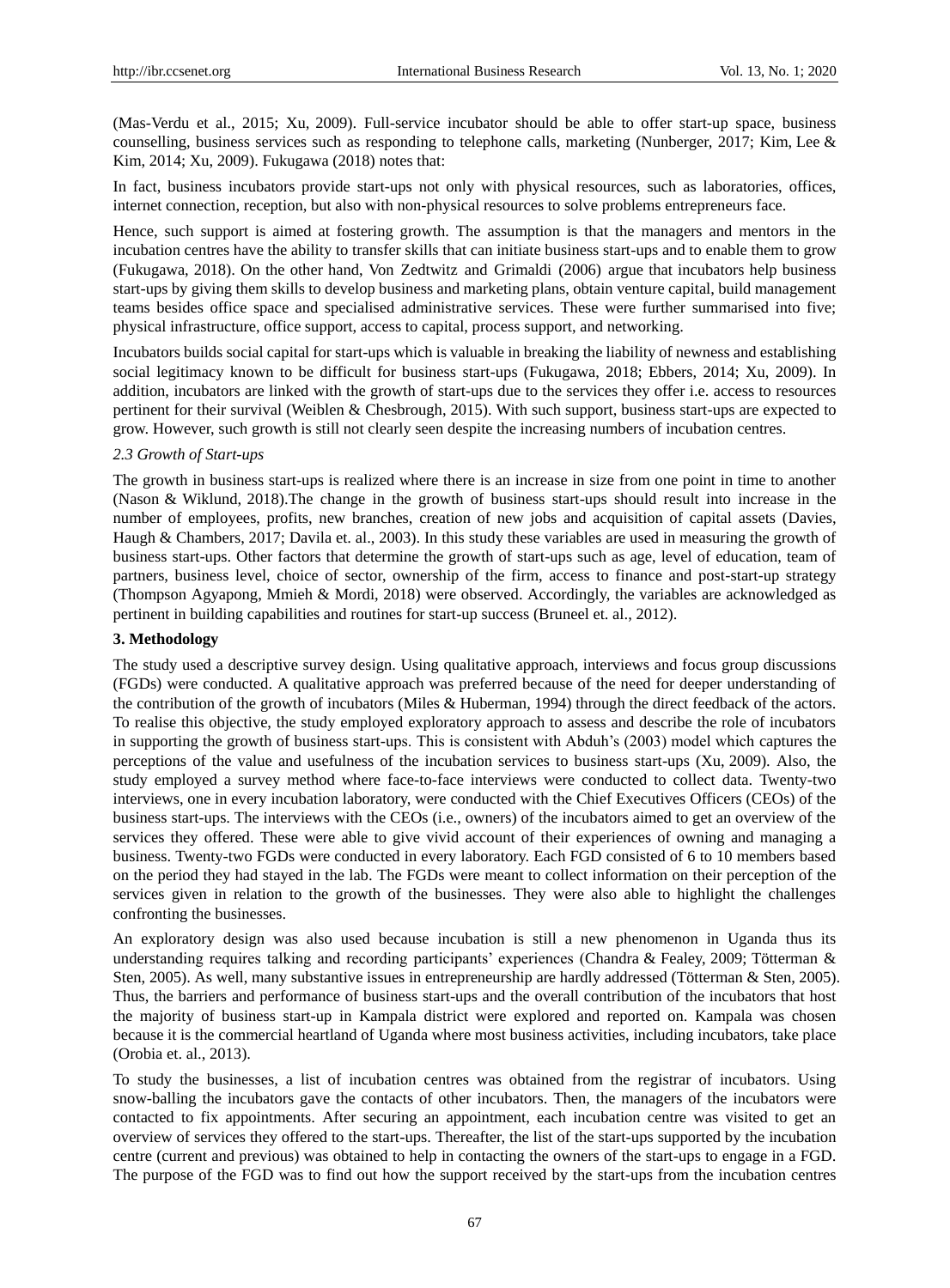supported their growth.

Before visiting the business start-ups, a semi-structured interview guide with open-ended questions (to stimulate the discussion and allow for probing) (Turner, 2010) relating to growth was developed. As it is for most qualitative interviews more questions were developed during the interview while others were adopted from similar studies to guide the discussion during the FGD. The FGDs comprised of start-up proprietors/owners/managers because they have the experience and they exhibited homogeneous characteristics (Powell & Single, 1996; Reisner et. al., 2017).

The study was three-phased. Phase one started with profiling the incubators in Kampala where they are located. In phase two we interviewed the proprietors/owner/managers of the incubation centres. While in phase three carried out FGDs with the start-up firm owners. Data analysis was done aided by Nvivo 10 software. Before the data was analysed, it was arranged according to themes, edited to eliminate unwanted information, and then transcribed. The analysis started from the field where phrases were recorded as verbatim quotes.

#### **4. Results**

In this study Miles and Huberman's (1984) techniques of analysing, displaying and managing qualitative data such as tables and graphs were used. The findings from profiling incubators reveal that there are many incubators operating in Kampala (Table1). The National Population Census Report of 2014 estimated Kampala's population at about 1.5 million people. This partly explains the reason for the heavy concentration of incubators in Kampala. More so, Kampala is the central business district (CBD) of Uganda. Administratively Kampala is divided into five divisions (Kampala central, Nakawa, Rubaga, Kawempe and Makindye). It is the study objective to explore the numbers of incubators in the various divisions. The findings in Table 1 show the distribution of incubation facilities in Kampala.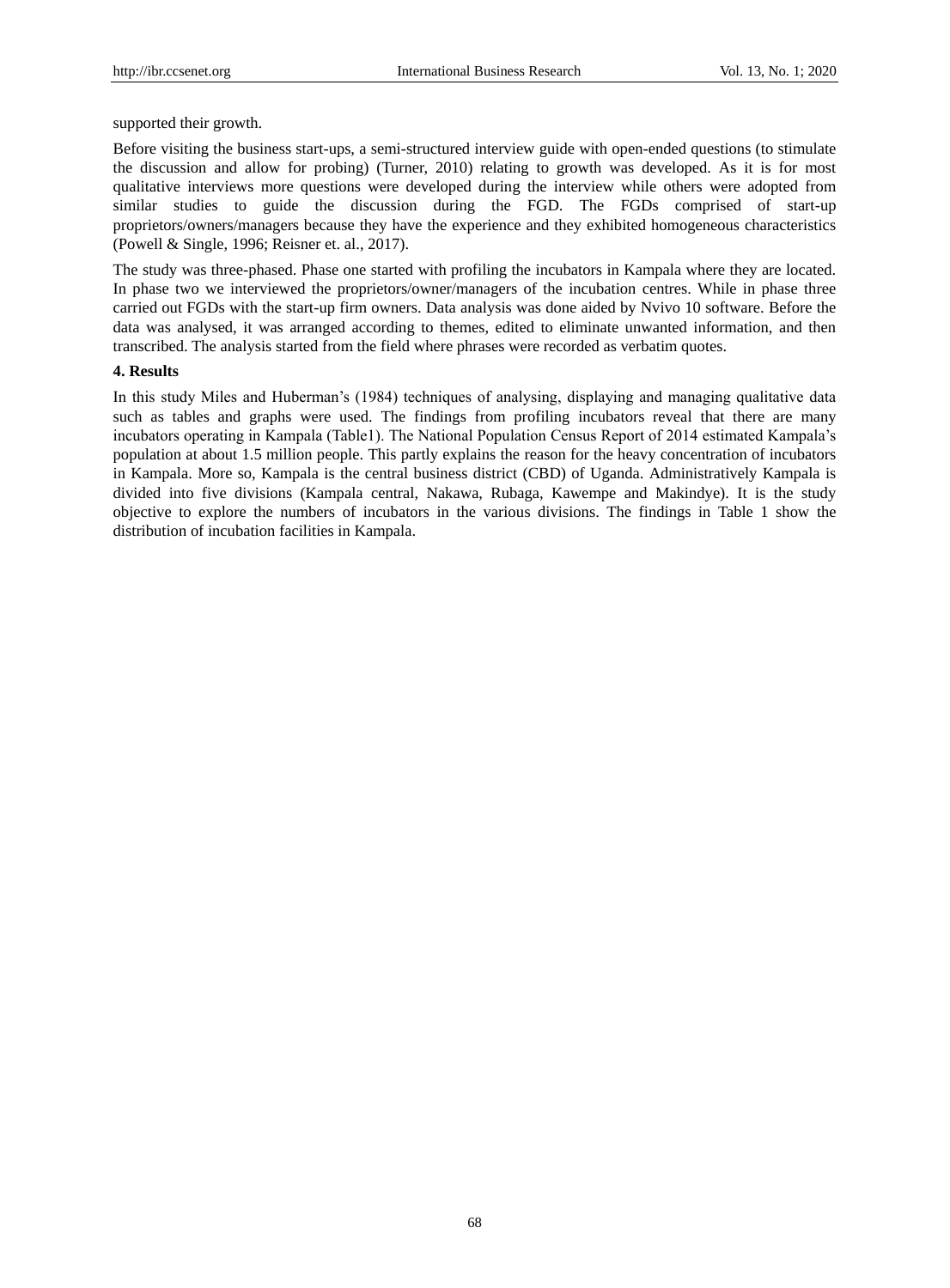|  |  | Table 1. Physical location of the incubator by division |
|--|--|---------------------------------------------------------|
|  |  |                                                         |

| Name of the incubation LAB                                                                      | Physical location in Kampala                                                                       | Divisionlocation   | Sex of the<br>LAB<br>proprietor |
|-------------------------------------------------------------------------------------------------|----------------------------------------------------------------------------------------------------|--------------------|---------------------------------|
| Renewable Business Incubator                                                                    | Makerere College of Art Design and<br>Technology                                                   | Kawempe            | Female                          |
| <b>Venture Labs</b>                                                                             | Binayomba Rd, Bugolobi                                                                             | Nakawa             | Male                            |
| Hive Colab                                                                                      | Kanjokya Street, Kamwokya                                                                          | Kampala<br>Central | Male and<br>Female              |
| Outbox                                                                                          | Soliz House                                                                                        | Kampala<br>Central | Male                            |
| Food Technology Business<br>Incubator                                                           | Makerere College of Agriculture and<br><b>Environmental Sciences Food</b><br><b>Science Centre</b> | Kawempe            | Male                            |
| <b>Business Development Centre</b>                                                              | Forest Mall, Lugogo                                                                                | Nakawa             | Male                            |
| <b>MUBS</b> Incubation Centre                                                                   | <b>Makerere University Business</b><br>School                                                      | Nakawa             | Female                          |
| Go Big Hub                                                                                      | Tirupati Mazima Mall                                                                               | Makindye           | Male                            |
| <b>Yunus Social Business</b>                                                                    | Kanjokya Street, Kamwokya                                                                          | Kampala central    | Male                            |
| <b>Resilient Africa Network</b>                                                                 | <b>Upper Kololo Terrace</b>                                                                        | Kampala central    | Male                            |
| <b>TEXFAD</b>                                                                                   | BweyogereIndustral Area Road                                                                       | Nakawa             | Male                            |
| Techbuzz                                                                                        | Kigobe Road, NajimMall, Ntinda                                                                     | Nakawa             | Male                            |
| Design Hub                                                                                      | <b>Sixth Street Industrial Area</b>                                                                | Nakawa             | Female                          |
| Artificial Intelligence Lab                                                                     | MUK College of Computing and<br><b>Information Sciences Block B Level</b><br>six                   | Kawempe            | Male                            |
| The Square                                                                                      | Third Street Industrial Area                                                                       | Nakawa             | Male and<br>Female              |
| Makerere university Innovation &<br><b>Incubation Centre</b>                                    | Makerere College of Computing and<br><b>Information Sciences Block B Level</b><br>five             | Kawempe            | Male                            |
| Software Business Incubation                                                                    | <b>MUK</b> College of Computing and<br><b>Information Sciences Block B Level</b><br>six            | Kawempe            | Male                            |
| Consortium for enhancing<br>University Responsiveness to<br>Agribusiness Development<br>(CURAD) | Kabanyolo, Gayaza                                                                                  | Kawempe            | Male                            |
| The Space Hub                                                                                   | Lugogo Bypass                                                                                      | Nakawa             | Male                            |
| <b>UTAMU</b> Incubation Centre                                                                  | Kiswa, Bugolobi                                                                                    | Nakawa             | Male                            |
| Open Brain                                                                                      | Luthuli Avenue Bugolobi                                                                            | Nakawa             | Male                            |
| Tech Hub                                                                                        | Park Royale Building                                                                               | Kampala central    | Male                            |
| Imuka ventures                                                                                  | Makerere University, 1 <sup>st</sup> Floor New<br>FTBIC Building Makerere<br>University            | Kawempe            | Male                            |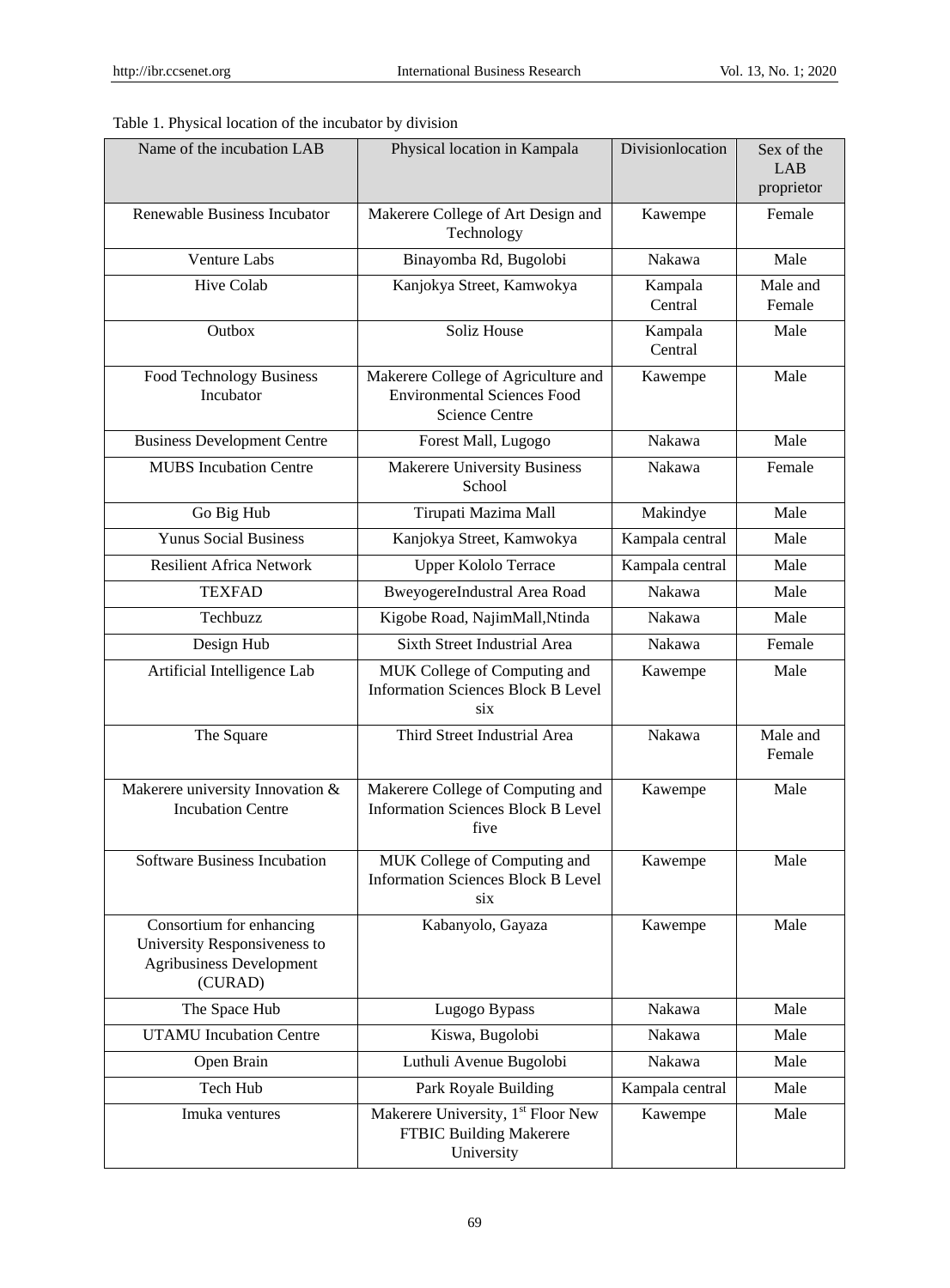Table 1 clearly shows that the majority of the incubation proprietors/managers are male. This is so because fewer women engage in business. Most of the time women are at home taking care of the children. The count in Table 1 provides distribution of incubators in CBD. It shows that the majority (10) of the business start-ups were situated in Nakawa, 6 in Kawempe, 5 in Kampala central, 1 in Makindye and none in Rubaga division. The high concentration of incubators in Nakawa division is justified by the many industries in the area. Nakawa is the industrial area of Uganda. Thus, the incubators target business start-ups that want to imitate the mature existing industries. Besides, there is a spill-over effect from existing industries and this stimulates innovations. Those in Kawempe are premised on the presence of Makerere University since they are mainly housed at the university.

## *4.1 Services Offered*

The profile of the results indicates that incubators have no collaborations and don't work together. Hence, many were ignorant about other incubators. Consequently, some start-ups keep on moving from one incubator to another. This has made some start-ups to concentrate on prize-winning as a business in various incubation centres based on the same idea. This explains why some start-ups stay in different incubation centres for a long time. Thus, the growth of start-ups cannot be premised on the support of a single incubator. However, the CEO of Ensibuuko, an alumni incubator, saw the support from incubators as useful to the growth of business start-ups in the following words:

Outbox ensured that we did not burn out of resources, by introducing us to potential funding partners that enabled us to build a product, test the product, build our team and gain traction. Outbox helped us find our first funding at a very critical time*.*

Although the mission of incubators is to provide support for the growth of business start-ups, this is not realized by all. Some of them were not in agreement that they received significant support for growth. Some compared their support as minimal such as space provision. Those with this view argued that space was not the sole reason for joining start-ups because they expected a lot more in areas like networking and financial support.

In the food technology and incubation centre, the lab manager noted that they provide support in the area of food science. He argued that the centre provides a variety of services depending on the needs of the business start-ups. He added that the centre gives technical knowledge, marketing, product development, good management practices, space, power, water, and processing and packaging skills. The services offered are important in supporting start-ups, for example, some business start-ups have grown into big businesses like; Biz Multiple, AEN Uganda limited, Lena Uganda, Samaline, Smart food and Nutril Uganda limited. All these are big companies that are up and running and employing other young people.

Furthermore, business start-ups received grants, and subsidized support services such as access to an expert advisory (e.g., legal, marketing and finance). These services are sometimes charged a fee to promote their proper use. The services offered are critical to business start-ups because of the ability to build an understanding of how to run a business. For example, a manager in MIIC lab said:

Why we charge start-ups fees for space is to prepare them for rent in future. Business start-ups should know that they have to improvise and pay rent. However, our rent here is subsidized. In addition, space in the lab is given after a thorough review of applicants by a panel of experts to ensure quality start-ups get into the lab.

The owners of business start-ups are trained and mentored in skills that are critical for their growth, such as time-keeping, record management, human resource and financial management, and marketing. These skills are also highly needed because of the culturally diverse customer base. However, the huge challenge experienced in the labs is that of coaches who offer voluntary services thus making it extremely difficult to demand high quality services. In addition, because some coaches are not trained teachers, they offer poor quality mentorship. These impediments are not good for the growth of business start-ups.

The majority of the incubators offered relatively similar services and admitted almost the same kind of business start-ups. The Consortium for enhancing University Responsiveness to Agribusiness Development Limited (CURAD) which was started with the mission of supporting agribusiness also offered services like production facilities, product development, technical support, work station and revolving fund. The services enabled the growth of business start-ups by building and improving the quality of their products, marketing and providing access to markets and financial networks. Unlike other incubators, CURAD, Imuka ventures and other incubators charge application fees to business start-ups interested in joining the facility. The fees which are charged is meant to encourage commitment. Besides, it commits the incubators to deliver based on their promise. It equally makes business start-ups to appreciate the value given. However, it is regarded as a limiting factor to those unable to pay (Wanklin, 2002; David-West et. al., 2018).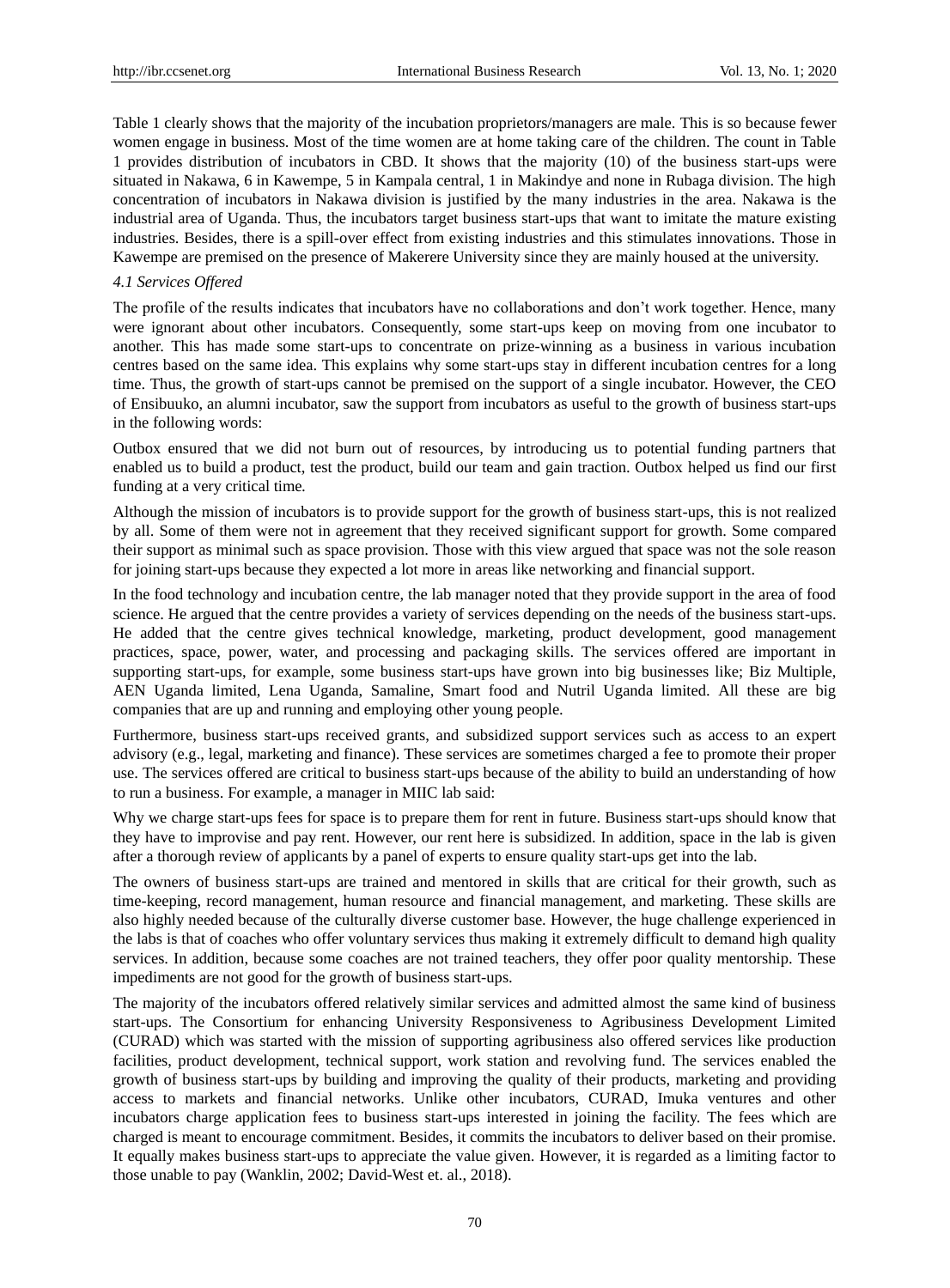On the question of the perception regarding the support obtained by business start-ups from incubation, they were specifically asked about the general services  $-$  i.e., the focus was on business networks, access to funding, space provision, coaching, marketing support and whether incubators have the ability to support successful entrepreneurs (see figure 1).



Figure 1. Perception of start-ups on incubation support

The findings in figure 1 show that incubation centres were providing support to business start-ups. However, few successful entrepreneurs were emerging from the support rendered by the incubators. This is due to the numbers that are capable of being accommodated in the lab. Many incubators hardly accommodated more than ten start-ups. However, the support in the form of space was recognized as key in supporting business start-ups (figure 1). As a result some start-ups were able to access funding from financial institutions.More so, start-ups are exposed to business connection during their stay in the incubation centres.

The majority of the start-ups appreciated the coaching, marketing support, internet, exposure, and mentorship because it played significant roles in the growth process. The support enabled the business start-ups to acquire assets, register and incorporate their businesses, create a socialization platform, having a physical address, and new branches. For example, a business proprietor stated that:

With software incubation support we were able to develop a number of services for sale to our clients. As a software developer, we developed Nandoz which is selling globally, creativity in motion that is sold locally, and we have managed to expand to Kenya and Rwanda. In addition, new jobs were created for our fellow youth interested in the software business (Manager Creativity in Motion).

## *4.2 Other Factors Accelerating the Growth of Start-ups*

The study investigated other factors that account for the growth of business start-ups such as age, level of education of the proprietor, nature of the team of the partners, business level, choice of the sector, ownership, access to finance, and post-incubation support. The findings in figure 2 show some of the other factors that are important for the growth of the business start-ups besides the incubation support.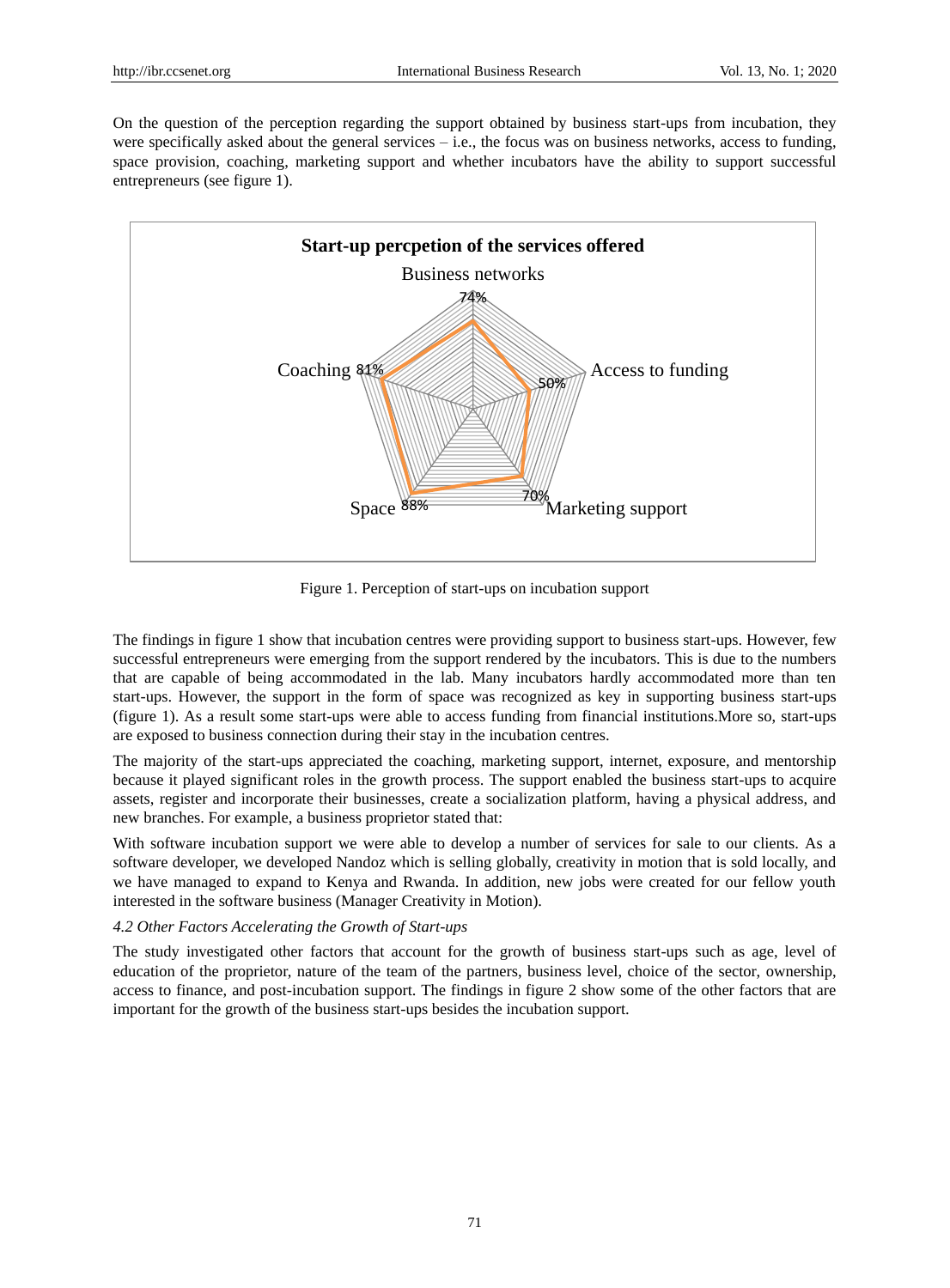

Figure 2. Respondents' perceptions of the factors supporting the growth of business start-ups

The factors illustrated in figure 2 show that access to finance, age of start-ups (period start-ups has existed), level of education of the owner of the start-ups, post-incubation support and team partnership were important determinants of growth of the business start-ups. For example, team partner, post-incubation support and age of the start-up was considered more important than the level of education and choice of the sector in the growth of business start-ups. Thus, the growth of the business start-ups cannot be attributed to a single factor but rather a plethora of factors. As a result, one of the owners of the business start-ups in the FGD observed that:

Incubation centres were only giving basic services but the real growth of the start-up business rest in the way one will deal with his/her clients, where you will be located, how you will satisfy your customers and the amount of money in terms of capital you will access. For me I think we should be given post-incubation support to make our business more strong.

# *4.3 Perceptions on the Growth of Start-ups*

In measuring the growth of business start-ups, five variables were used, namely; number of employees, increase in profits made, capital assets acquired, jobs created, and new branches opened (Davila et. al, 2003). The findings in figure 3 show the perception of the growth of the business start-ups.



Figure 3. Respondents' perception of the growth of business start-ups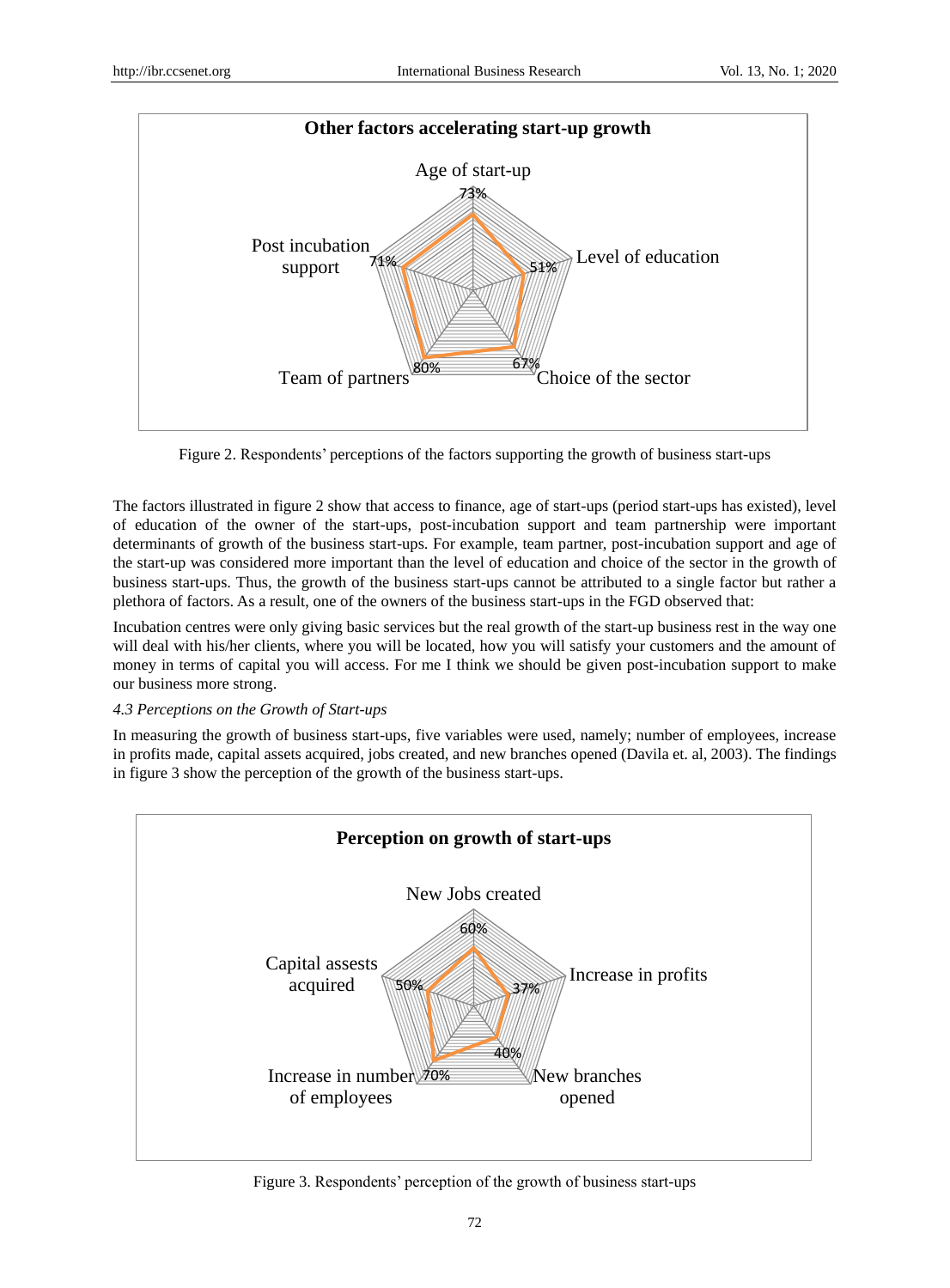The findings of the study show that the growth of business start-ups is less supported by incubation. The shrinking line in figure 3 shows minimal support. As the line moves out wards, it indicates much support. Therefore, the respondent's perception was enlisted on jobs created which show 60%, capital asset acquired at 50%, new staff hired was high at 70% while profits made was the least at 37%. The perception of support of business start-ups was minimal. Many argued that they go to incubation centres mainly because of the space which is provided. This clearly demonstrates that business start-ups get minimal support from incubation. More so, the growth was being realized in the number of those employed as opposed to acquiring capital assets that are pertinent in the business' growth strategy.

## *4.4 Barriers Limiting the Growth of Start-ups*

Despite the growth realized by many business start-ups as a result of incubation support, there are various bottlenecks impeding their growth. The findings from the FGDs show that access to finance is one of the major inhibiting factors to the growth of business start-ups. It was argued that even when start-ups come up with a good business idea up to concept development stage, inadequate funds becomes a challenge. In addition, most financial lending institutions hardly trust business start-ups because they lack security in form of collateral. Consequently, this limits the ability of the business start-ups to peruse lucrative opportunities that may expedite their growth. This can be dealt with by securing seed capital for promising business ideas or supporting start-ups to secure loans from financial institutions.

The findings show that the attitude (entrepreneurial mind-set) of the owners of business start-ups is another critical factor limiting growth. Therefore, most of the business start-ups are initiated as a stop-gap measure for job search (a necessity as opposed to opportunity) and once a job is secured then the enterprise is left to die. This limits the focus of the proprietor because when a job is secured then the business may continue as a secondary activity or it may be closed. Thus, the proprietors choose to remain small with no ambition to grow simply because they feel know they will soon abandon the business. Consequently, their attitude affects the motivation and impact to grow the business.

Although the incubation centres are interested in changing the attitude of the proprietors, it has kept the business start-ups small, thus, affecting their growth. The attitude also affects their ability to find hardworking employees because most of them are sourced from the youth themselves who want prompt pay. So, when the business start-up is unable to do so on time, they quit. Unfortunately, attitude, which is embedded in culture and background and takes long to change, has continued to affect the growth of the business start-ups in Uganda. A respondent in the FGD stated that:

The attitude issue is not only one-sided, it also affects us from the customer's point of view. Many customers do not trust our products or services; they feel they are of poor quality and this affects our sales. Even other companies don't want to contact us because they feel we are not in position to deliver on big assignments which affect our income and keep us small.

The findings show other factors inhibiting the growth of business start-ups such as cost of operation which greatly affects how the business is run (see Figure 4) - for example, the costs incurred in legalizing the business and the taxes levied - the nature of products or services offered some of which are easily imitated, the industry like information technology that is growing very fast, week managerial experience which affects the way decisions are made and quite often cause management mistakes, and conflict among the owners resulting from profit and loss sharing. In the FGD, an owner of a business start-up said thus:

I have had many quarrels with my partner because he wanted us to buy a car and yet it was not a priority so we ended up parting ways and now I work with my employees because I retained the business name and customers.

In the FGD, many barriers interfere with the growth of start-ups (see figure 4).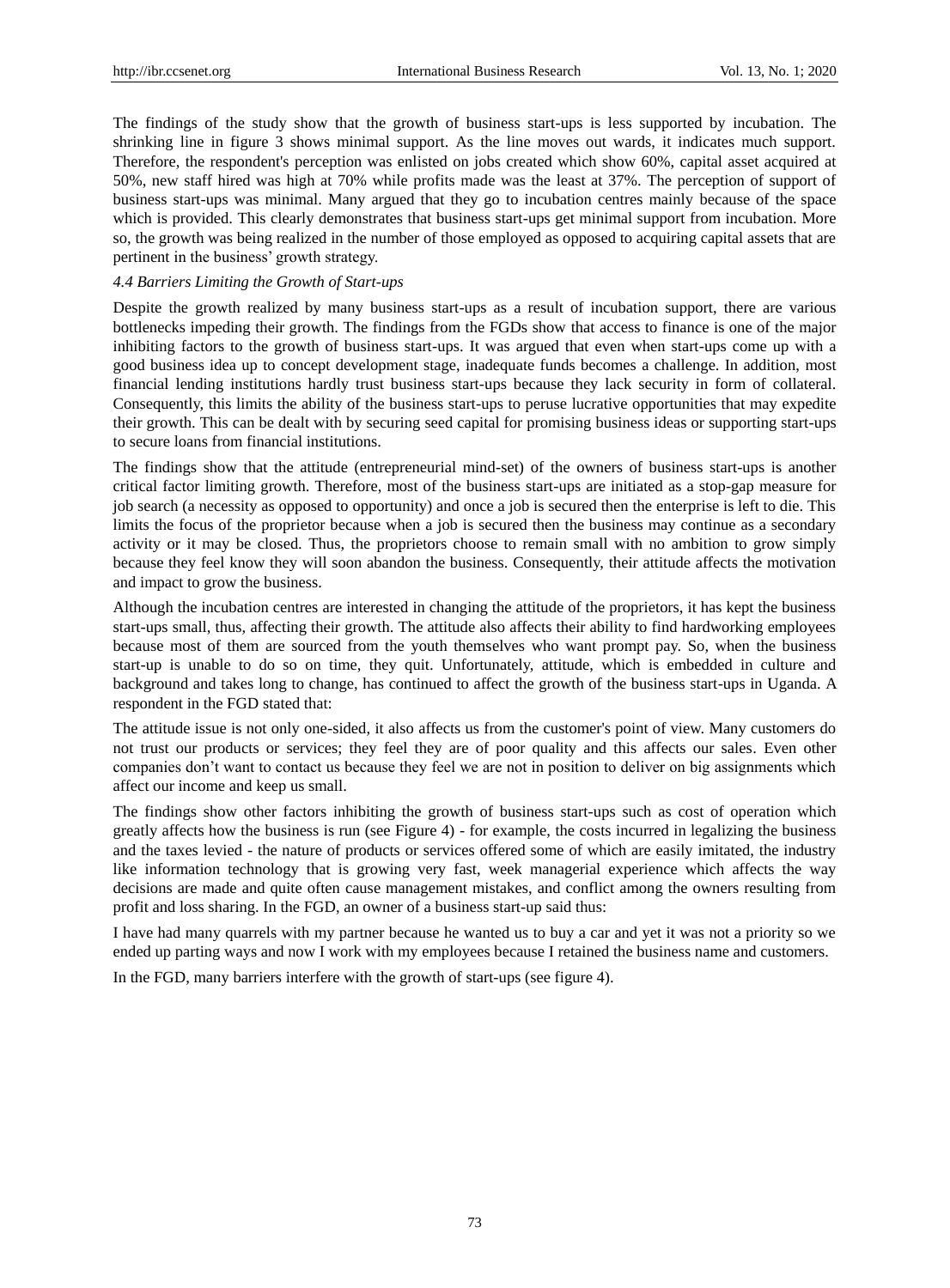

Figure 4. Summary of barriers precluding start-up growth

Figure 4 demonstrates that the barriers are both internal and external. However, unlike the external barriers where business start-ups and incubation labs have no control, the internal barriers are capable of being managed within the ambit of incubation labs.

## **5. Discussion of the Findings**

The findings demonstrate that incubators are critical in supporting business start-ups. Indeed, many would actually die if they did not receive such support. Therefore, the policy-makers should look at the start-ups as having the potential to create and stimulate economic development through business incubation (Bruneel et. al., 2012). However, the support from incubation *per se* is insufficient for the growth of business start-ups. Multiple strategies to support start-ups were identified which when properly designed and implemented, can promote the growth of business start-ups (Mas-Verdu et. al., 2015). It is, therefore, crucial to focus on key success factors that must be put into consideration during vulnerable period of nurturing business start-ups. Indeed, in Japan the competence of managers and mentors was found to be extremely important for the growth of business start-ups (Fukugawas, 2018).

The findings unearthed the fact that the business start-ups unanimously demonstrated that the support offered to incubators created an opportunity for them to network and build strong links that they would have failed to achieve or take long to create. The implication behind this finding is that the support was a key to growth of business start-ups, thus, confirming our working proposition.

In other words, the findings show that the services offered by incubators are critical support to the business start-ups, for example, space, network, finance, legal and marketing. In general, all the services offered were pertinent but not sufficient condition for long-term survival of the business start-ups. This explains why incubation is also evolving from incubation to acceleration to angel investor (Yin & Luo, 2018).

However, there are various challenges inhibiting the growth of business start-ups in all the incubators which require urgent attention. Their uniqueness necessitates a differential support mechanism other than providing the same services to all the business start-ups. It was observed that most incubators provided neutral services to all business start-ups without due consideration to their size and growth stage. However, the major drawback for business start-ups was the pressure to make money from the coaches and mentors. This derails the focus on the growth of the businesses to focusing on sales. Sales alone cannot yield growth because it strains the capacity of the business start-ups to strategize for future growth. This problem arose due to the calibre of the coaches, the majority of who came from mature companies, who were seen as incapable of understanding the growth needs of the business start-ups.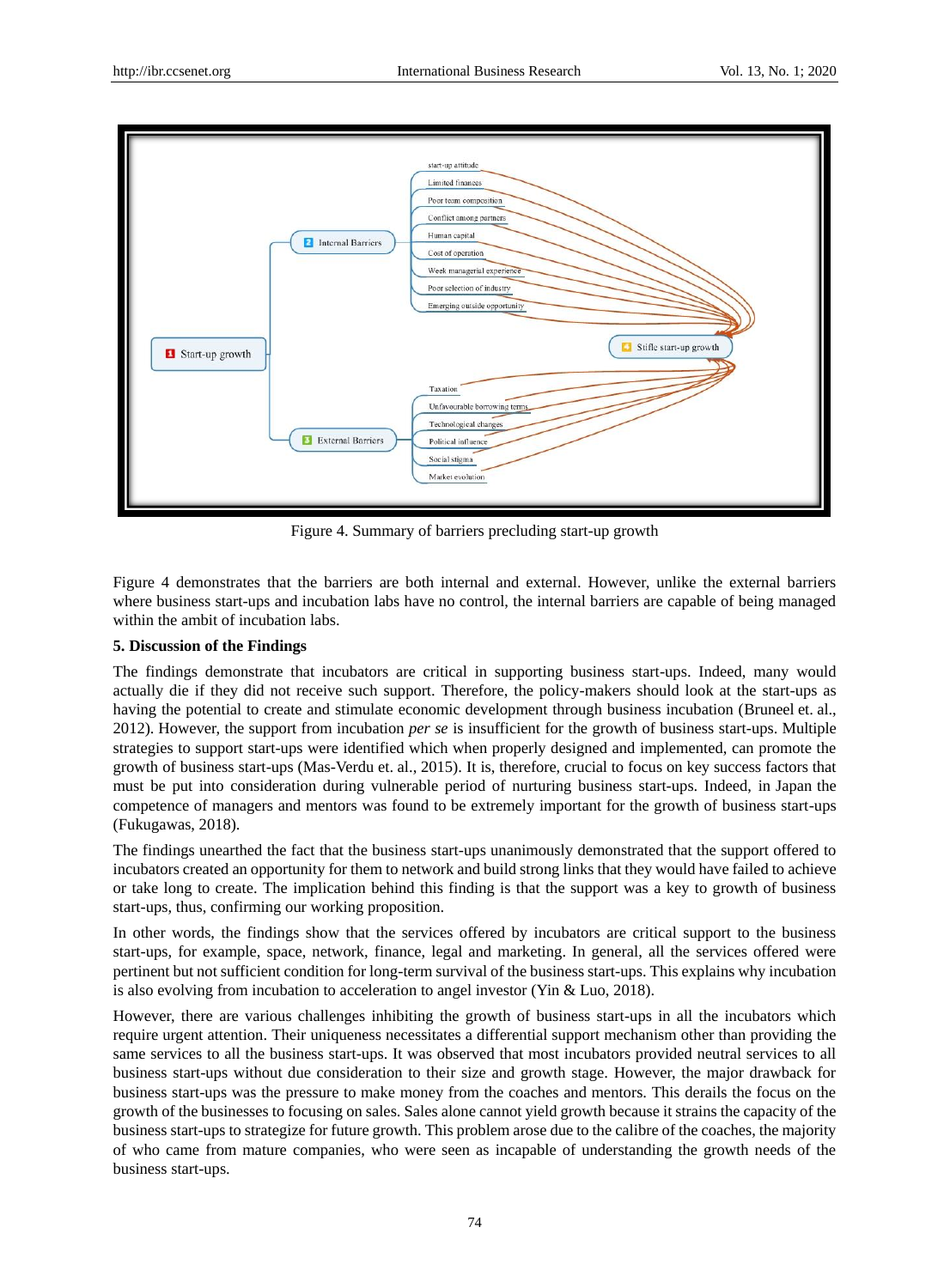Also, poor selection of business start-ups was seen as being responsible for their poor growth. A few CEOs who were interviewed admitted that the labs manufactured poor products. This situation can be resolved by coming up with clear selection criteria and using experienced staff to select appropriate business start-ups for incubation in the labs.

### **6. Conclusion**

In conclusion, the findings show that support to incubators is important to the growth of business start-ups. However, such support needed to be improved upon. This is because of the various internal and external factors that limited the growth of business start-ups. For example, although business start-ups rated post-lab support as crucial to their growth, this was not given by many incubation centres. The findings further show that business start-ups need to pay for the services they received from the incubation centres because when it is provided free, it is taken for granted.

This study, therefore, recommends that incubators should start looking out for the best business start-ups other than depending on self-offers. In addition, business start-ups need to be trained and carefully selected. Also, they should pay for incubation services so as to demand for quality services from incubation centres.

## **Acknowledgement**

The author is grateful to Makerere University –SIDA Research program and the College of Business and Management Sciences (CoBAMS) for sponsoring the study.

#### **References**

- Aernoudt, R. (2004). Incubators: tool for entrepreneurship? *Small business economics*, *23*(2), 127-135. <https://doi.org/10.1023/B:SBEJ.0000027665.54173.23>
- Allen, D. N., & McCluskey, R. (1991). Structure, policy, services, and performance in the business incubator industry. *Entrepreneurship Theory and Practice*, *15*(2), 61-77. <https://doi.org/10.1177/104225879101500207>
- Bruneel, J., Ratinho, T., Clarysse, B., & Groen, A. (2012). The Evolution of Business Incubators: Comparing demand and supply of business incubation services across different incubator generations. *Technovation*, *32*(2), 110-121. <https://doi.org/10.1016/j.technovation.2011.11.003>
- Chandra, A., & Fealey, T. (2009). Business incubation in the United States, China and Brazil: a comparison of role of government, incubator funding and financial services. *International Journal of Entrepreneurship*, *13*, 67.
- David-West, O., Umukoro, I. O., & Onuoha, R. O. (2018). Platforms in Sub-Saharan Africa: startup models and the role of business incubation. *Journal of Intellectual Capital*, *19*(3), 581-616. <https://doi.org/10.1108/JIC-12-2016-0134>
- Davies, I. A., Haugh, H., & Chambers, L. (2017). Barriers to social enterprise growth. *Journal of Small Business Management*.
- Davila, A., Foster, G., & Gupta, M. (2003).Venture capital financing and the growth of startup firms. *Journal of business venturing*, *18*(6), 689-708. [https://doi.org/10.1016/S0883-9026\(02\)00127-1](https://doi.org/10.1016/S0883-9026(02)00127-1)
- Ebbers, J. (2014). Networking behavior and contracting relationships among entrepreneurs in business incubators. *Entrepreneurship Theory and Practice, 38*(5), 1159-1181. <https://doi.org/10.1111/etap.12032>
- Evans, D. S. (1987). Tests of alternative theories of firm growth. *Journal of Political Economy*, *95*(4), 657-674. <https://doi.org/10.1086/261480>
- Frick, W. (2016). The U.S. startup economy is in both better and worse shape than we thought. *Harvard Buisness Review*. Retrieved January 21, 2017, from https://hbr.org/2016/03/the-u-s-startup-economy-is-in-both-better-and-worse-shape-than-we-thought
- Fukugawa, N. (2018). Is the impact of incubator's ability on incubation performance contingent on technologies and life cycle stages of startups? evidence from Japan. *International Entrepreneurship and Management Journal*, *14*(2), 457-478. <https://doi.org/10.1007/s11365-017-0468-1>
- Ishengoma, E. K., & Kappel, R. (2011).Business environment and growth potential of micro and small manufacturing enterprises in Uganda. *African Development Review*, *23*(3), 352-365. <https://doi.org/10.1111/j.1467-8268.2011.00291.x>
- Ganamotse, G. N., Samuelsson, M., Abankwah, R. M., Anthony, T., & Mphela, T. (2017). The Emerging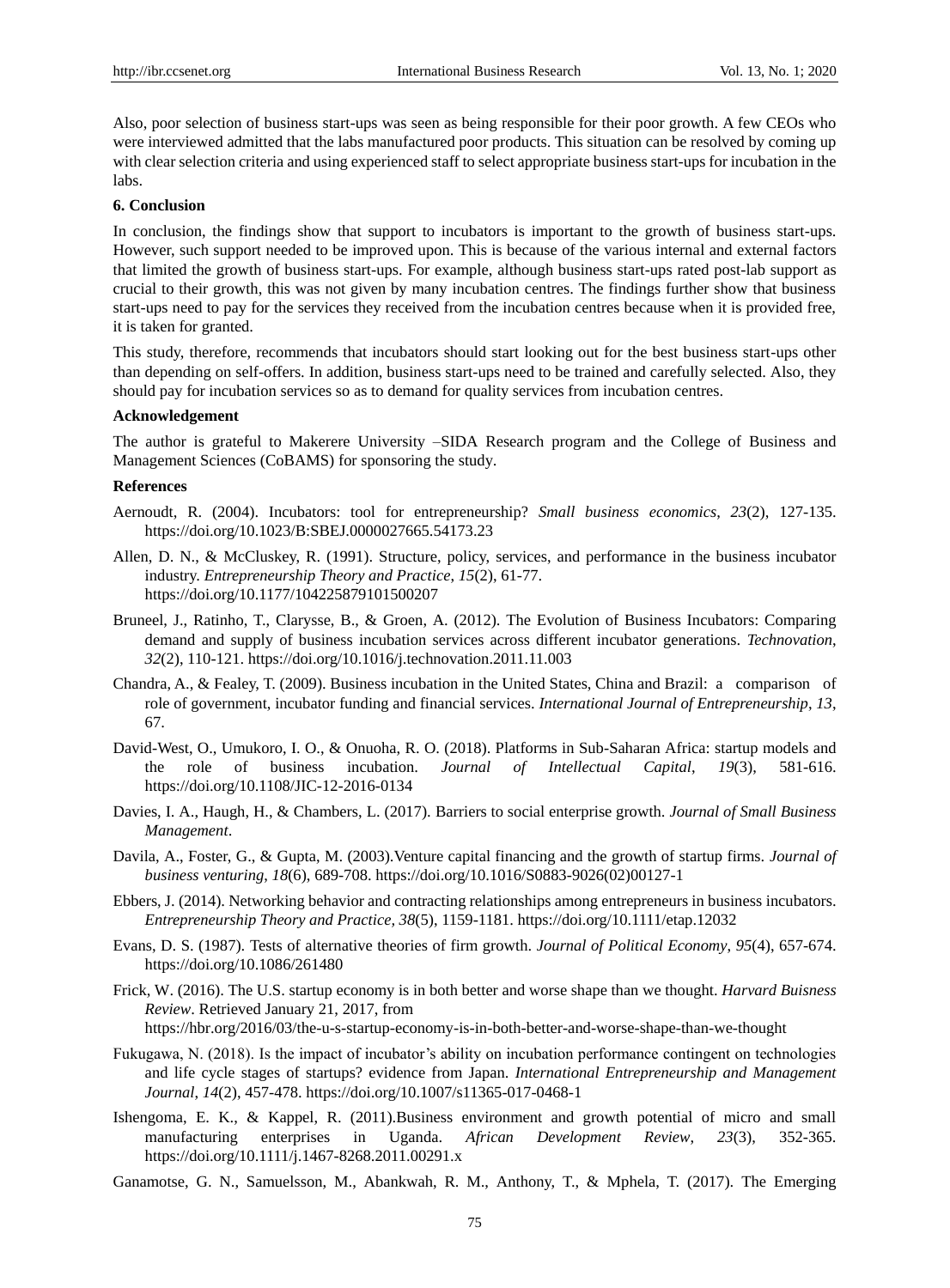Properties of Business Accelerators: The Case of Botswana, Namibia and Uganda Global Business Labs. *Journal of Entrepreneurship and Innovation in Emerging Economies*, *3*(1), 16-40. <https://doi.org/10.1177/2393957516684469>

GoU. (2010). *National Development Plan* (2010/11–2014/15). Retrieved from [www.finance.go.ug](http://www.finance.go.ug/)

- Harper-Anderson, E., & Lewis, D. A. (2018). What Makes Business Incubation Work? Measuring the Influence of Incubator Quality and Regional Capacity on Incubator Outcomes. *Economic Development Quarterly*, *32*(1), 60-77. <https://doi.org/10.1177/0891242417741961>
- Hong, J., & Lu, J. (2016). Assessing the effectiveness of business incubators in fostering SMEs: evidence from China. *International Journal of Entrepreneurship and Innovation Management*, *20*(1-2), 45-60. <https://doi.org/10.1504/IJEIM.2016.075298>
- Jamil, F., Ismail, K., Siddique, M., Khan, M. M., Kazi, A. G., & Qureshi, M. I. (2016). Business incubators in Asian developing countries. *International Review of Management and Marketing*, *6*(4S).
- Kim, H. S., Lee, Y., & Kim, H. R. (2014). Technology venture startup invigoration strategy for building infrastructures for the business startup ecosystem. In *Advances in Computer Science and its Applications* (pp. 1303-1309). Springer, Berlin, Heidelberg. [https://doi.org/10.1007/978-3-642-41674-3\\_180](https://doi.org/10.1007/978-3-642-41674-3_180)
- Mas-Verdu, F., Ribeiro-Soriano, D., & Roig-Tierno, N. (2015). Firm survival: The role of incubators and business characteristics. *Journal of Business Research, 68*(4), 793-796.<http://dx.doi.org/10.1016/jbusres.2014.11.030>
- M Chirgui, Z. (2012). Assessing the performance of business incubators: recent France evidence. *Business and Management Research*, *1*(1), 62. <https://doi.org/10.5430/bmr.v1n1p62>
- Miles, M. B., & Huberman, A. M. (1994). *Qualitative Data Analysis: An Expanded Sourcebook* (2nd ed.). Sage, Thousand Oaks, CA.
- Mutambi, J., Byaruhanga, J. K., Trojer, L., & Buhwed, K. B. (2010). Research on the state of business incubation systems in different countries: lessons for Uganda. *African Journal of science, technology, innovation and development*, *2*(2), 190-214.
- Mutambi, J. (2011). *Stimulating industrial development in Uganda through open innovation business incubators* (Doctoral dissertation, Blekinge Institute of Technology).
- Nair, S., & Blomquist, T. (2018). Failure prevention and management in business incubation: practices towards a scalable business model. *Technology Analysis & Strategic Management*, 1-13. <https://doi.org/10.1080/09537325.2018.1495325>
- Nason, R. S., & Wiklund, J. (2018). An assessment of resource-based theorizing on firm growth and suggestions for the future. *Journal of Management*, *44*(1), 32-60. <https://doi.org/10.1177/0149206315610635>
- Nunberger, I. (2017). *Business incubation and start-ups in the ICT sector.*
- Orobia, L. A., Byabashaija, W., Munene, J. C., Sejjaaka, S. K., & Musinguzi, D. (2013). How do small business owners manage working capital in an emerging economy? A qualitative inquiry. *Qualitative Research in Accounting & Management, 10*(2), 127-143. <https://doi.org/10.1108/QRAM-02-2012-0008>
- Powell, R. A., & Single, H. M. (1996). Focus groups. *International journal for quality in health care, 8*(5), 499-504. <https://doi.org/10.1093/intqhc/8.5.499>
- Reisner, S. L., Randazzo, R. K., White Hughto, J. M., Peitzmeier, S., DuBois, L. Z., Pardee, D. J., ... Potter, J. (2017). Sensitive Health Topics With Underserved Patient Populations: Methodological Considerations for Online Focus Group Discussions. *Qualitative Health Research*. <https://doi.org/10.1177/1049732317705355>
- Reynolds, P. D. (2001). National panel study of US business startups: Background and methodology. *In Databases for the Study of Entrepreneurship* (pp. 153-227). Emerald Group Publishing Limited. [https://doi.org/10.1016/S1074-7540\(00\)04006-X](https://doi.org/10.1016/S1074-7540(00)04006-X)
- Rogova, E. (2014). The effectiveness of business incubators as the element of the universities spin-off strategy in Russia. *International Journal of Technology Management & Sustainable Development*, *13*(3), 265-281. [https://doi.org/10.1386/tmsd.13.3.265\\_1](https://doi.org/10.1386/tmsd.13.3.265_1)
- Rompho, N. (2018). Operational performance measures for startups. *Measuring Business Excellence*, *22*(1), 31-41. <https://doi.org/10.1108/MBE-06-2017-0028>
- Salamzadeh, A., & KawamoritaKesim, H. (2015). Startup Companies: Life Cycle and Challenges. <https://doi.org/10.2139/ssrn.2628861>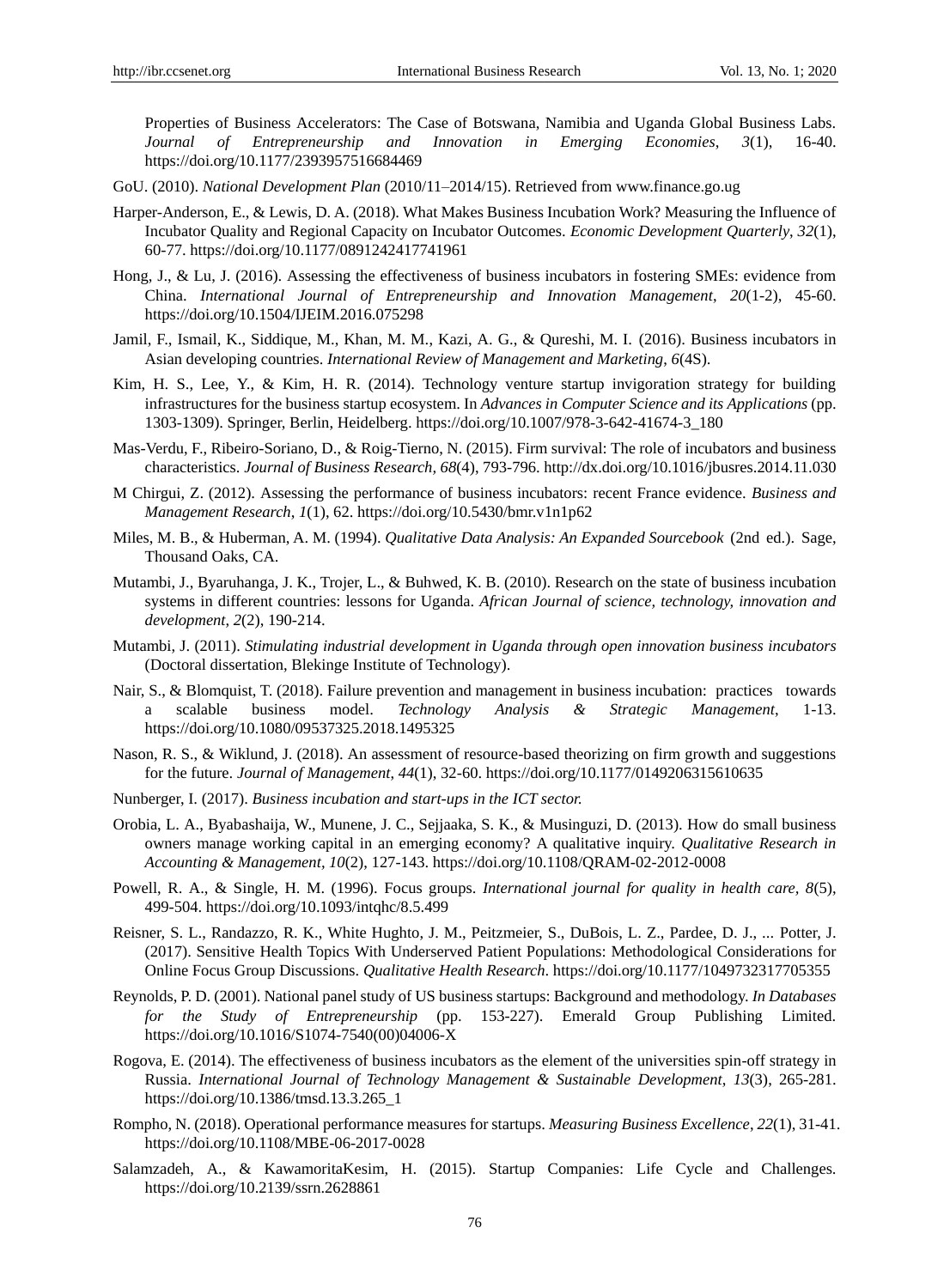- Tötterman, H., & Sten, J. (2005). Start-ups: Business incubation and social capital. *International small business journal*, *23*(5), 487-511. <https://doi.org/10.1177/0266242605055909>
- Thompson, A. G., Mmieh, F., & Mordi, C. (2018). Factors influencing the growth of SMEs: The case of Ghana. *Thunderbird International Business Review*, *60*(4), 549-563. <https://doi.org/10.1002/tie.21945>
- Turner III, D. W. (2010). Qualitative interview design: A practical guide for novice investigators. *The qualitative report*, *15*(3), 754-760.
- Von Zedtwitz, M., & Grimaldi, R. (2006). Are service profiles incubator-specific? Results from an empirical investigation in Italy. *The Journal of Technology Transfer*, *31*(4), 459-468. <https://doi.org/10.1007/s10961-006-0007-7>
- Wanklin, T. (2002). Understanding business incubation. *Nature biotechnology*, *20*(6s), BE23. <https://doi.org/10.1038/nbt0602supp-BE23>
- Weiblen, T., & Chesbrough, H. W. (2015).Engaging with startups to enhance corporate innovation.*California Management Review*, *57*(2), 66-90. <https://doi.org/10.1525/cmr.2015.57.2.66>
- Xiao, L., & North, D. (2018). The role of Technological Business Incubators in supporting business innovation in China: a case of regional adaptability?. *Entrepreneurship & Regional Development*, *30*(1-2), 29-57. <https://doi.org/10.1080/08985626.2017.1364789>
- Xu, L. (2009). Business incubation in China: Effectiveness and perceived contributions to tenant enterprises. *Management Research Review*, *33*(1), 90-99. <https://doi.org/10.1108/01409171011011599>
- Yin, B., & Luo, J. (2018). How Do Accelerators Select Startups? Shifting Decision Criteria Across Stages. *IEEE Transactions on Engineering Management*. <https://doi.org/10.1109/TEM.2018.2791501>

## **Interview Guide:**

- 1. What is the name of the incubator?
- 2. When did the incubators start?
- 3. What is the mission of the incubation?
- 4. What was the reason for starting the incubator? (look at the mission statement).
- 5. How much space do you provide in terms of square metres?
- 6. Talk about your experience about incubation for business start-ups.
- 7. What kind of business do you accept in to the incubation? And why?
- 8. What services does the incubator provide to business start-ups?
- 9. Do the services offered to business start-ups help them to perform better?
- 10. How are services provided? Who provides the services e.g. who does the coaching?
- 11. Do you follow up on the business start-ups after they have left the incubation? If yes why? If no why not?

#### **Focus Group Discussion Guide:**

- 1. Talk about the type of businesses that you are running.
- 2. Why did you join the incubation?
- 3. Talk about your experience in the incubation.
- 4. Have you created new jobs ever since you joined the incubation? If yes which ones?
- 5. Have you acquired more assets since you joined the lab?
- 6. Has the number of your employees increased as a result of being in the incubation?
- 7. Has your sales increased due to your presence in the incubation?
- 8. Have you created new branches resulting from the support in the incubation?
- 9. What are the benefits of joining the incubation lab?
- 10. What do you require to grow your business start-ups?